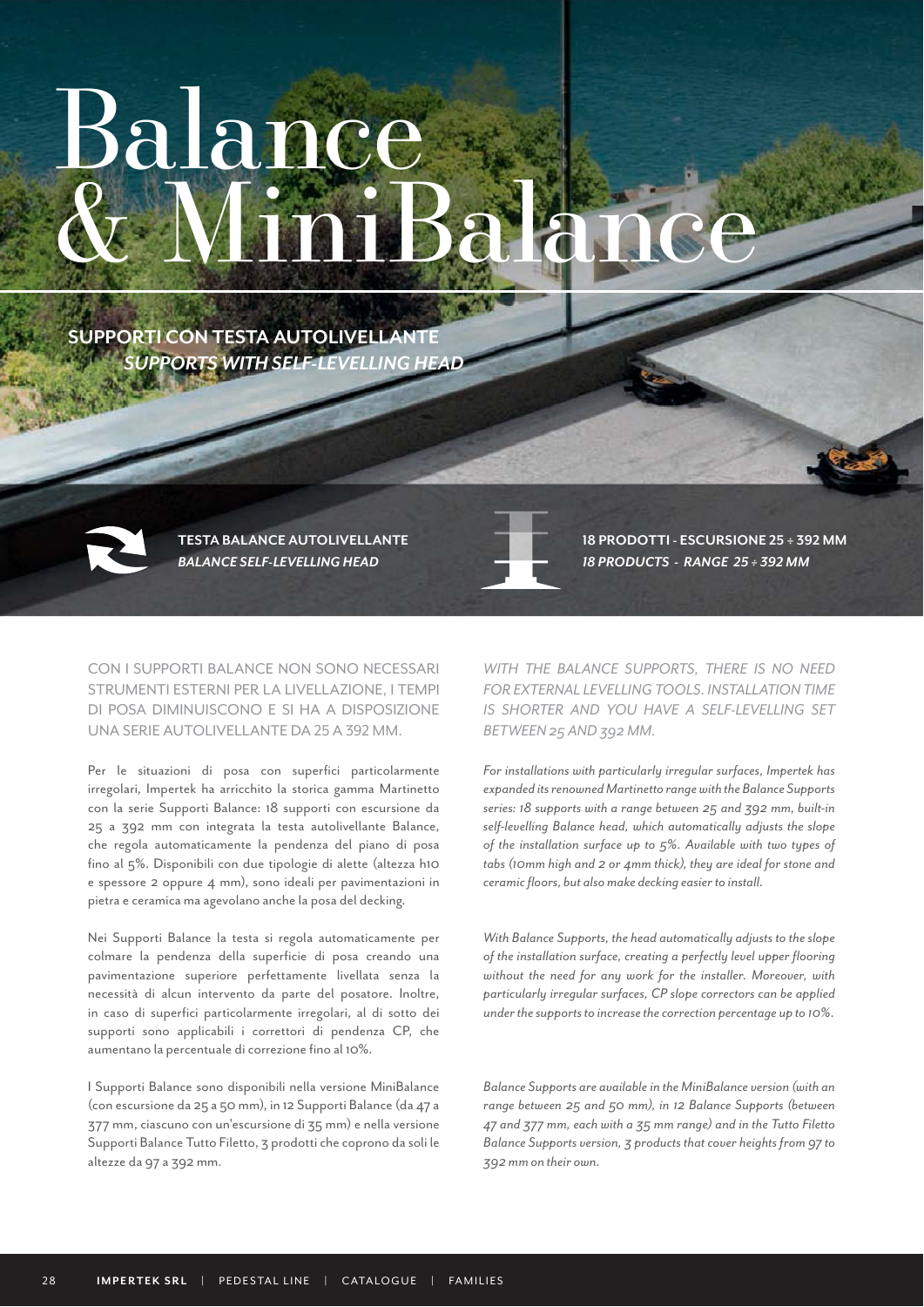# ··balance



*MULTIPLE PRODUCTS IN 1 MINIMUM HEIGHT CAPACITY UP TO 400 KG*



**PIÙ PRODOTTI IN 1 ALTEZZA MINIMA PORTATA FINO A 400 KG** 

CORREGGONO LA PENDENZA FINO AL 5%<br>THEY CORRECT SLOPES UP TO 5%<br>DA 25 A 392 MM IN 18 PRODOTTI *THEY CORRECT SLOPES UP TO 5%*

DA 25 A 392 MM IN 18 PRODOTTI<br>FROM 25 TO 392 MM IN 18 PRODU *FROM 25 TO 392 MM IN 18 PRODUCTS*

3 DISPONIBILI CON ALETTE DA 2 O 4 MM *AVAILABLE WITH 2 OR 4MM TABS*

#### *What does consist of?* Da cosa è composto?

Il connettore inferiore si aggancia al corpo del supporto ed è sormontato dalla testa con alette, dal livellatore/gomma anti-shock arancione e dalla clip di bloccaggio che permette il movimento oscillatorio. | The lower connector is coupled to the body of the support and is covered by the head with tabs, the orange anti-shock rubber leveller and the blocking clip that enables the oscillating movement.

TESTA AUTOLIVELLANTE SELF LEVELLING HEAD con alette asportabili with removable tabs

VITE | SCREW completa di ghiera di regolazione altezza | equipped with height adjustment ring nut

PROLUNGA | EXTENSION

BASE | BASE

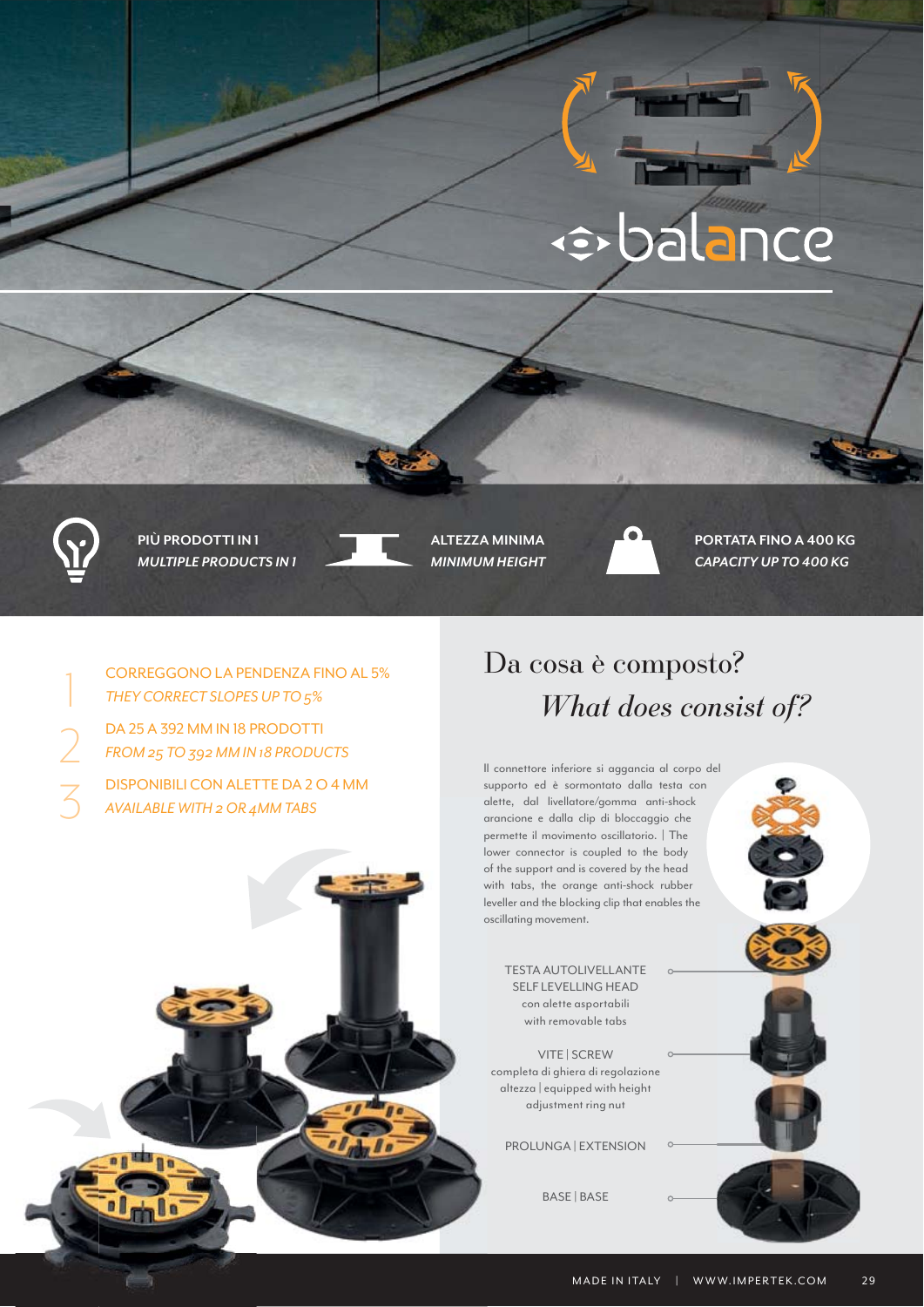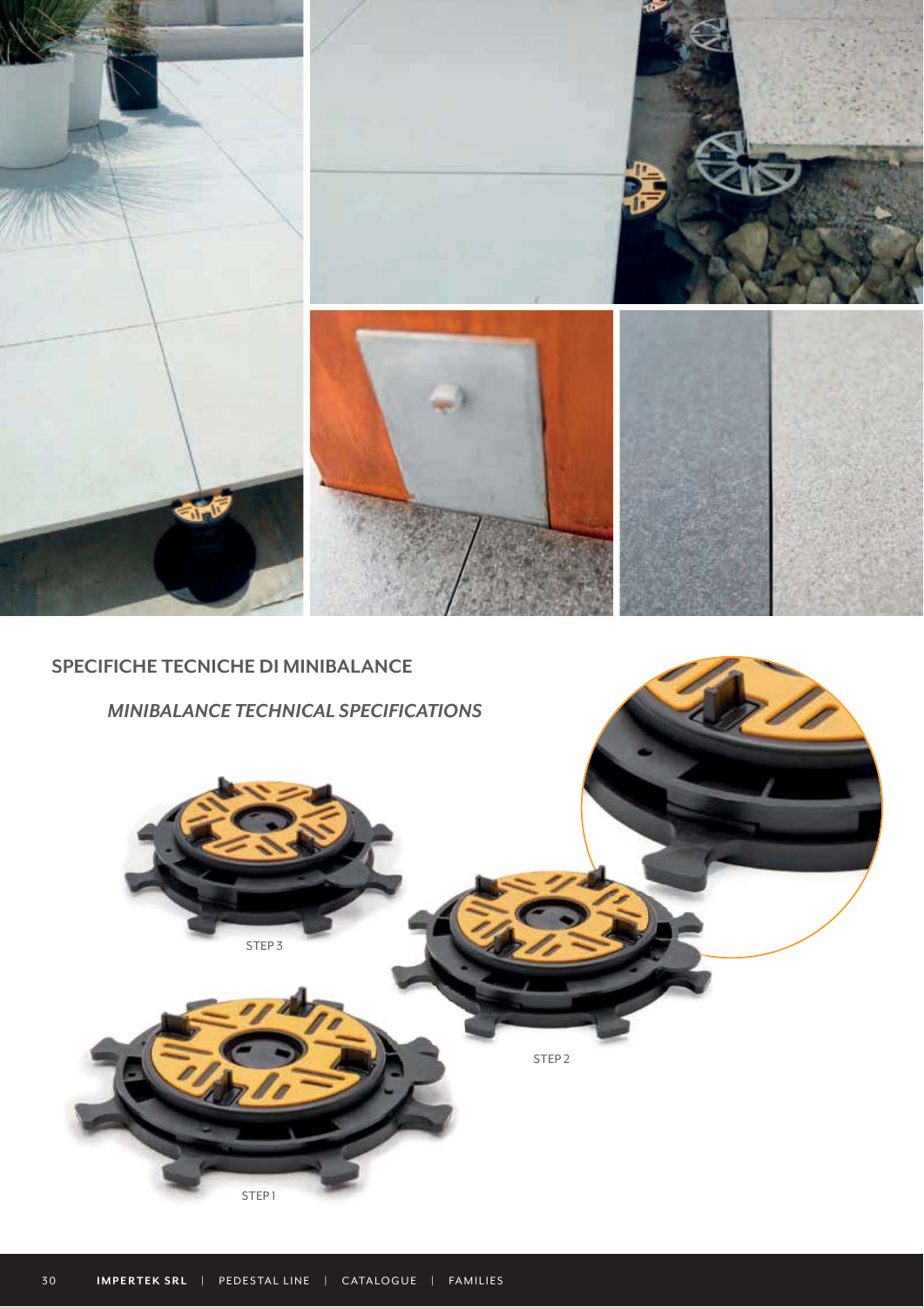



Ciò che distingue i tre diversi modelli di MiniBalance è la presenza della prolunga al di sotto della base. MB1 viene fornito senza prolunga, MB2 con una prolunga e MB3 con due prolunghe. | The three different MiniBalance models are distinguished by the extension under the base. MB1 is supplied without extension, MB2 with one extension and MB3 with two extensions.

 *What does consist of?* Da cosa è composto?

TESTA AUTOLIVELLANTE SELF LEVELLING HEAD con alette asportabili with removable tabs

GHIERA | RING NUT ghiera di regolazione in 3 step 3-step adjustment ring nut

> BASE | BASE con 3 gradini with 3 adjustment levels

PROLUNGHE | EXTENSIONS

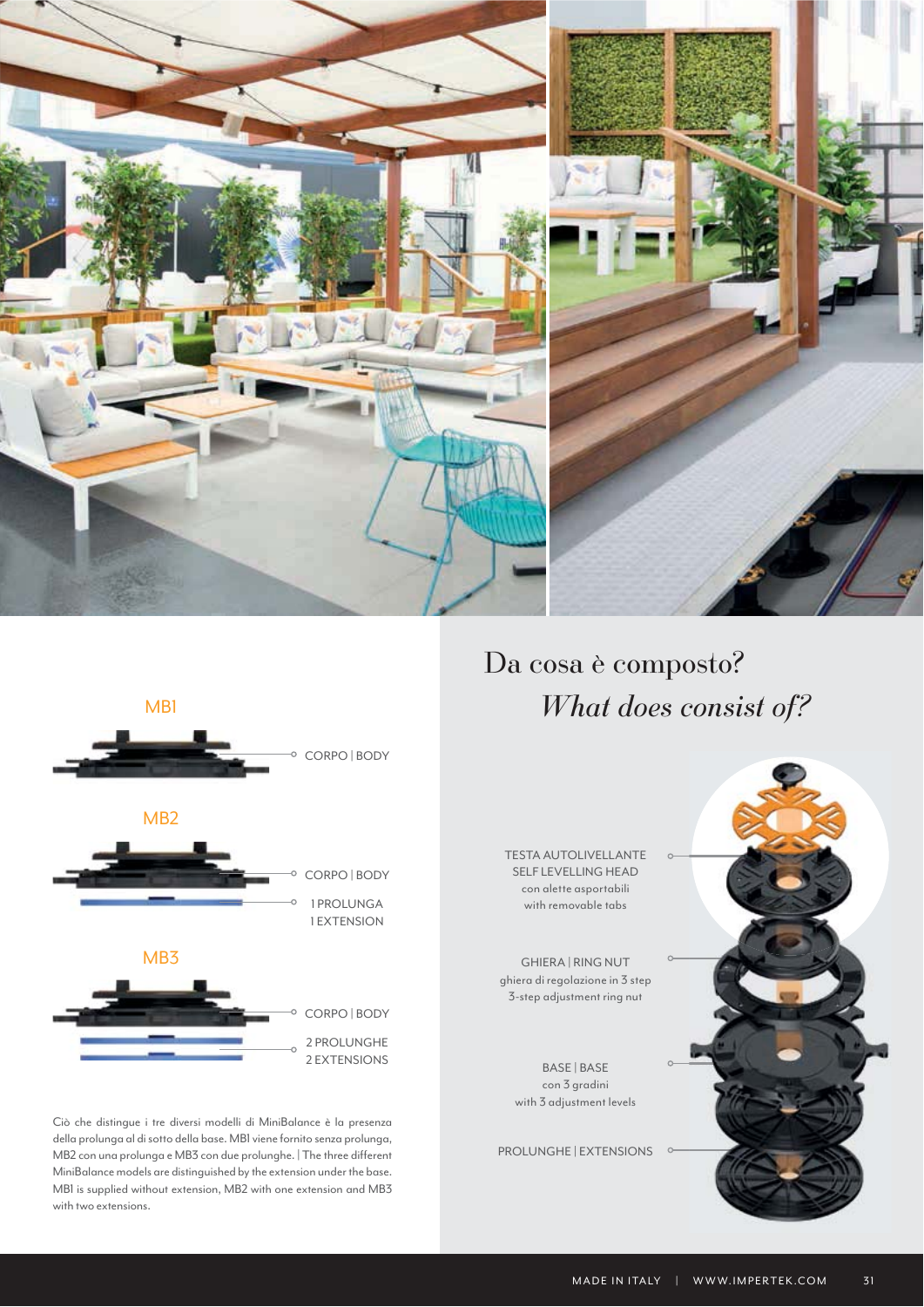### Balance

 *SELF LEVELLING · SUPPORT H 25÷392 MM · TAB H 10 MM* **AUTOLIVELLANTE · SUPPORTO H 25÷392 MM · ALETTA H 10 MM**



*BALANCE SELF-LEVELLING HEAD 15 PRODUCTS - RANGE 47÷392 MM*

**TESTA BALANCE AUTOLIVELLANTE 15 PRODOTTI - ESCURSIONE 47÷392 MM**

#### **PRIMEUP**



#### **MINIBALANCE**



#### **BALANCE**